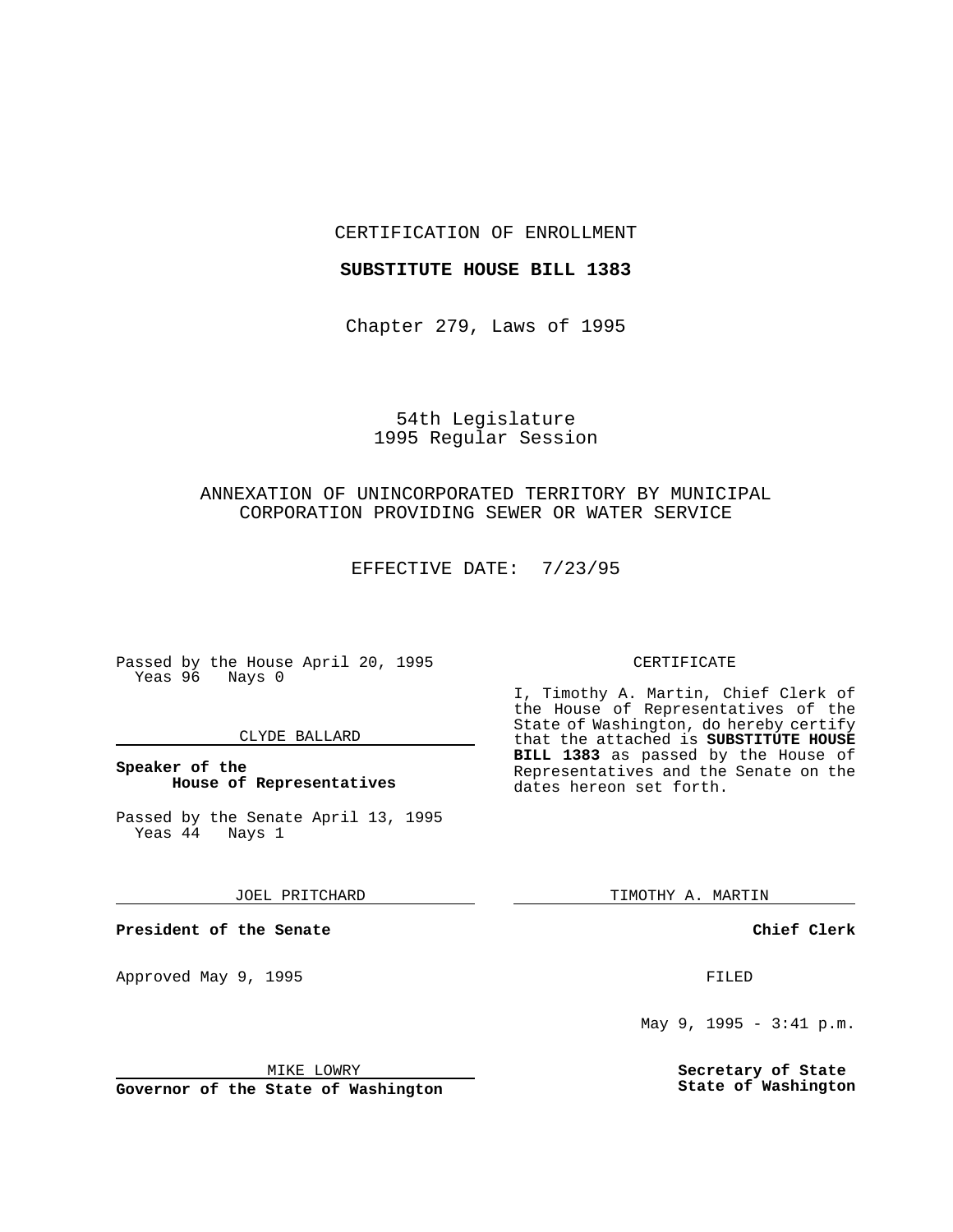# **SUBSTITUTE HOUSE BILL 1383** \_\_\_\_\_\_\_\_\_\_\_\_\_\_\_\_\_\_\_\_\_\_\_\_\_\_\_\_\_\_\_\_\_\_\_\_\_\_\_\_\_\_\_\_\_\_\_

\_\_\_\_\_\_\_\_\_\_\_\_\_\_\_\_\_\_\_\_\_\_\_\_\_\_\_\_\_\_\_\_\_\_\_\_\_\_\_\_\_\_\_\_\_\_\_

# AS AMENDED BY THE SENATE

Passed Legislature - 1995 Regular Session

### **State of Washington 54th Legislature 1995 Regular Session**

**By** House Committee on Government Operations (originally sponsored by Representatives Reams, Scott, Rust and Hargrove)

Read first time 02/24/95.

 AN ACT Relating to annexation of unincorporated territory by municipal corporations providing sewer or water service; amending RCW 56.24.205 and 57.24.210; adding a new section to chapter 35.13 RCW; and adding a new section to chapter 35A.14 RCW.

5 BE IT ENACTED BY THE LEGISLATURE OF THE STATE OF WASHINGTON:

6 **Sec. 1.** RCW 56.24.205 and 1987 c 449 s 8 are each amended to read 7 as follows:

8 When there is unincorporated territory containing less than one 9 hundred acres and having at least eighty percent of the boundaries of 10 such area contiguous to two ((sewer districts or contiguous to a sewer 11 district and a water)) municipal corporations providing sewer service, 12 <u>one of which is either a sewer or water</u> district, the ((board of 13 <del>commissioners of one</del>)) legislative authority of either of the 14 ((districts)) contiguous municipal corporations may resolve to annex 15 such territory to that ((district)) municipal corporation, provided a 16 majority of the ((board of commissioners)) legislative authority of the 17 other ((sewer or water district)) contiguous municipal corporation 18 concurs. The ((district)) municipal corporation resolving to annex 19 such territory may proceed to effect the annexation by complying with